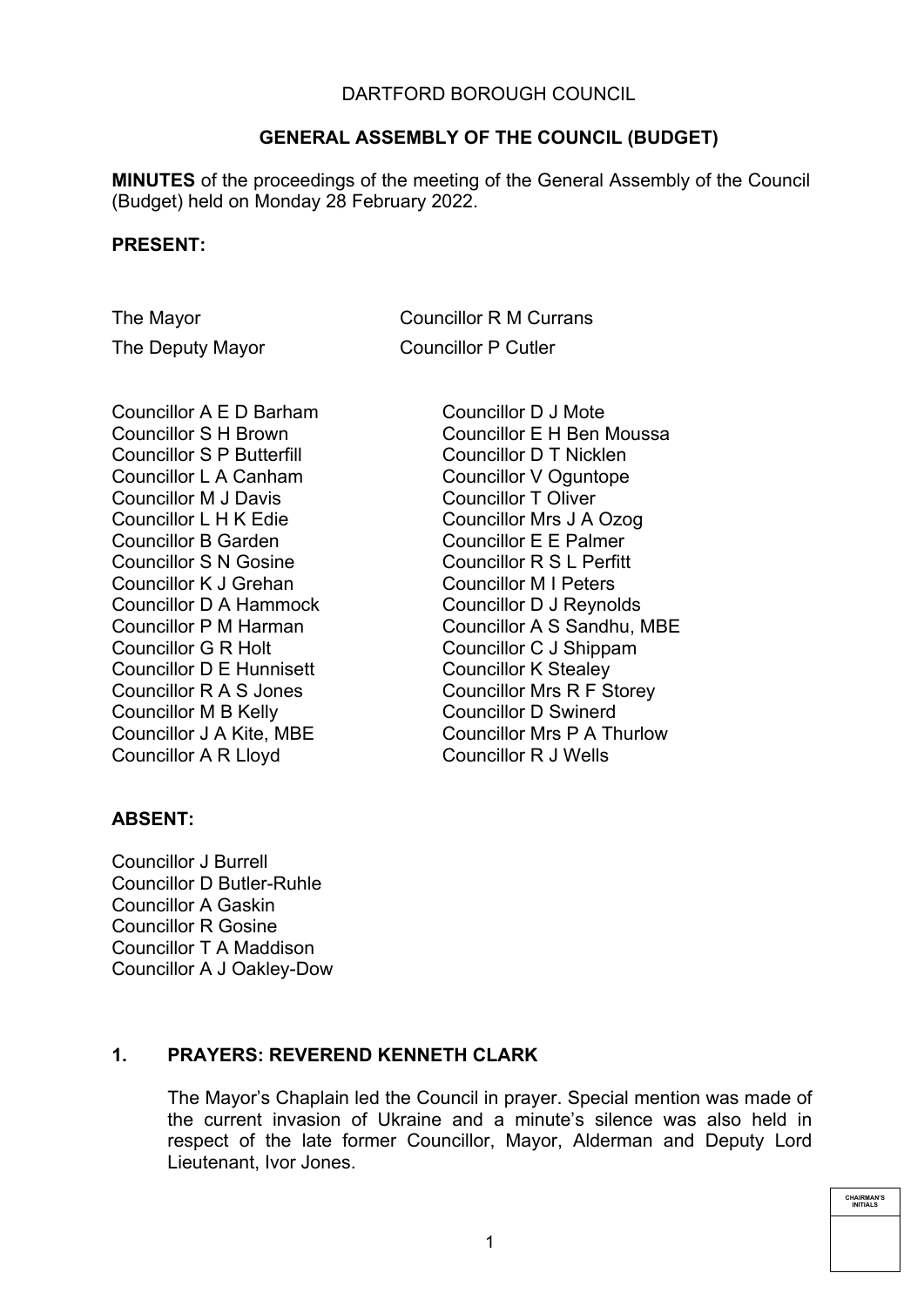## **2. APOLOGIES FOR ABSENCE**

Apologies for absence were submitted on behalf of Councillors Burrell, Butler-Rhule, R Gosine, Maddison and Oakley-Dow.

#### **3. DECLARATIONS OF INTEREST**

The Chief Officer & Director of Corporate Services declared a personal interest on behalf of all Officers present at the meeting in staffing matters referred to in Agenda item 10, Revenue and Capital Budgets 2022/23.

The Chief Officer & Director of Corporate Services in the exercise of her delegated authority, in consultation with the Deputy Monitoring Officer, granted a dispensation to all Councillors to speak and vote on Agenda item 10, Revenue and Capital Budgets 2022/23, in respect of their receipt of Members' Allowances paid by the Council on the ground that, without the dispensation, the number of persons prohibited from participating in the discussion and voting on Members' Allowances would be so great a proportion of the body transacting the business as to impede the transaction of business (see agenda item 10).

**Councillor L A Canham** declared a prejudicial interest in Agenda item 10 as she is a trustee of the Mary's Child charity, Greenhithe which receives grants/funding from the Council.

**Councillor R M Currans** declared a prejudicial interest in Agenda item 10 as she is a trustee of Home-Start and a trustee of the Dartford Almshouse charity which receive grants/funding from the Council.

**Councillor D E Hunnisett** declared a prejudicial interest in Agenda item 10 as he is a trustee of the Dartford Almshouse charity which receive grants/funding from the Council.

**Councillor J A Kite MBE** declared a prejudicial interest in Agenda item 10 as he is a director of Dartford Football Club which receives grant funding from the Council.

**Councillor D J Mote** declared a prejudicial interest in Agenda item 10 as he is a trustee of the Greenhithe Community Association which is a tenant of the Council, a trustee of 'Mary's Child' and of 'We are Beams', Chairman of Stone (Dartford) Scout Group and Treasurer of the Greenhithe branch of the Royal British Legion, all of which receive grants/funding from the Council. He also declared a disclosable pecuniary interest in Appendices H(i),(ii) and (iii) of Agenda item10 as his wife is an employee of Darenth Parish Council

**Councillor D J Reynolds** declared a disclosable pecuniary interest in Agenda item 10 as his partner is an employee of Dartford Borough Council.

**Councillor A S Sandhu MBE** declared a prejudicial interest in Agenda item 10 as he is a trustee of the Kent People's Trust and of the Kent Cohesion

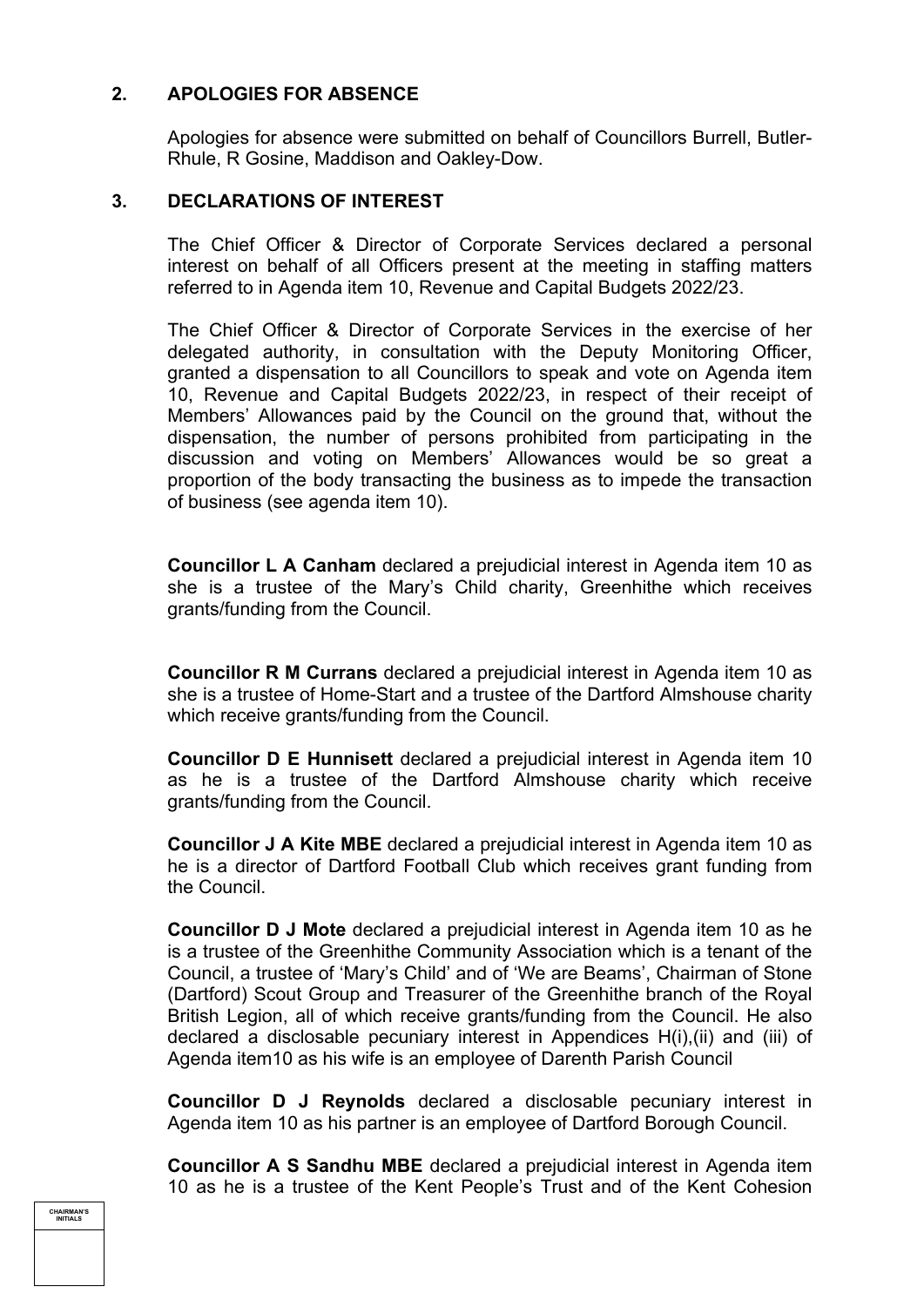#### MONDAY 28 FEBRUARY 2022

Council, and as Vice-President of Dartford Valley Rugby Football Club as they receive grants/funding from the Council.

### **4. MAYOR'S ANNOUNCEMENTS**

The Mayor congratulated Councillors Holt and Stealey on their recent election and welcomed them to their first Council meeting.

The Mayor offered her condolences to the family of the late Ivor Jones and said that, whilst she hadn't known him personally, she had heard many good things about him and his work in the community.

Finally, the Mayor reminded Members of the details of her forthcoming charity dinner dance.

#### **5. URGENT ITEMS**

The Leader of the Council welcomed Councillors George Holt and Kyle Stealey following their election to the Council for Wilmington, Sutton-at-Hone & Hawley ward and Maypole & Leighton's Cross ward respectively. He also congratulated Councillor Avtar Sandhu on his election to Kent County Council following the death of the late Councillor Ann Allen.

He also informed the Council that Councillors Romana Gosine and Adrian Oakley-Dow had ended their membership of the Labour and Co-Operative Group and would continue to sit as independent members. He wished them well and noted that this would result in a change in political proportionality in due course which would be implemented at the Annual Council meeting.

#### **6. INTERIM REVIEW OF POLLING DISTRICTS AND POLLING PLACES 2022**

The General Assembly of the Assembly considered a report which detailed the review of current polling arrangements that had carried out and the proposed timetable for public consultation as part of the interim review of Polling Districts and Polling Places for 2022. The report also detailed arrangements for conducting the Stone Neighbourhood Plan referendum including the need to create a new temporary polling district to enable the referendum to be held.

#### RESOLVED:

- 1. That the Electoral Provisions Sub-committee comments on the interim review of polling districts and polling places 2022, as referred to in the report, be noted;
- 2. That a public consultation on the interim polling district and polling places, be conducted in accordance with the revised timetable, at Appendix A to the report;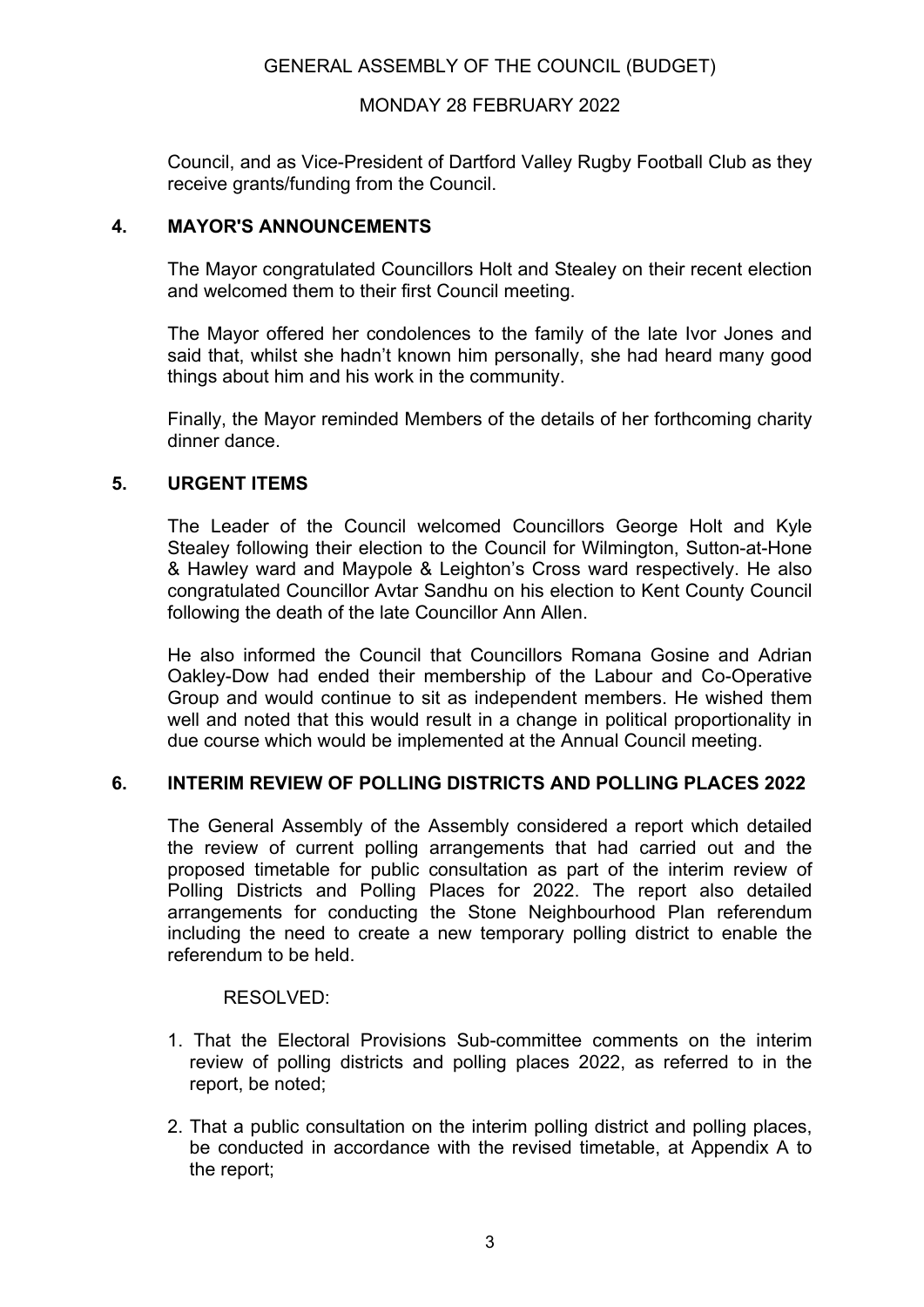- 3. That a new small unconnected polling district (SHO1b) covering Stone Parish Council properties which are no longer parished, but would be eligible to vote in the [Stone] Neighbourhood Planning Referendum, be created, to enable the Referendum to be conducted, in accordance with Appendix B to the report;
- 4. That the Chief Officer and Director of Corporate Services be granted delegated authority to republish the Register of Electors, so that the [Stone] Neighbourhood Planning Referendum can be held before the conclusion of the Register of Electors review in December 2022; and
- 5. That the Polling Districts and Polling Places Current Arrangements and Observations at Appendix C to the report, be considered.

#### **7. CORPORATE PLAN 2021-2023**

The General Assembly of the Council considered a revised Corporate Plan for 2021-23. The new Plan covered a two year period, rather than the normal three years, so that the Council could assess the effects of Covid and Brexit before looking to a longer planning time-frame. The Corporate Plan set out the vision and priority themes for the Council and the Borough as a whole and provided a focus for the work of the Council from 2021 to 2023 building on the key themes set out in the 2017-2020 Corporate Plan, with some minor adjustments. Housing now stood on its own, whilst Safer Communities had become Safer and Cohesive Communities. There were also two new subthemes under the Economic Development and Regeneration theme, namely "Making the Place" which focussed on how physical development and regeneration could benefit the Borough and "Economic Prosperity" which looked at employment and economic development. The Plan's aims and objectives were supported by a series of actions and by a set of performance indicators for each theme, some of which were service-related whilst others were 'Borough-wide indicators not directly related to services delivered directly by the Council. The new Corporate Plan had been endorsed by the Policy Overview Committee and the Cabinet.

A Member commented that she felt that too much emphasis was placed on events taking place in the town centre under the theme of Safe and Cohesive Communities (page 46 of the agenda) and felt that this should be broadened to include events across the entire borough. She also felt that events should be made more inclusive for people of all abilities, including children that were neuro-diverse. The Leader of the Council said this merely reflected the fact that many key events took place in the town centre but that the Council delivered events and encouraged cohesion across the whole of the local community, including many events organised locally in smaller venues. This would also be apparent from the many events being planned to celebrate the Queen's Jubilee and from events such as music days being held in churches across the borough. He stressed the Council's commitment to inclusivity and that nobody would be left behind. However he would be happy to amend the Corporate Plan to make both these matters more apparent.

The Member also felt that the strategic objective for Housing, 'H2 – to increase the supply of high quality affordable homes' should reference the Council's target that 35% of new homes should be affordable. The Leader of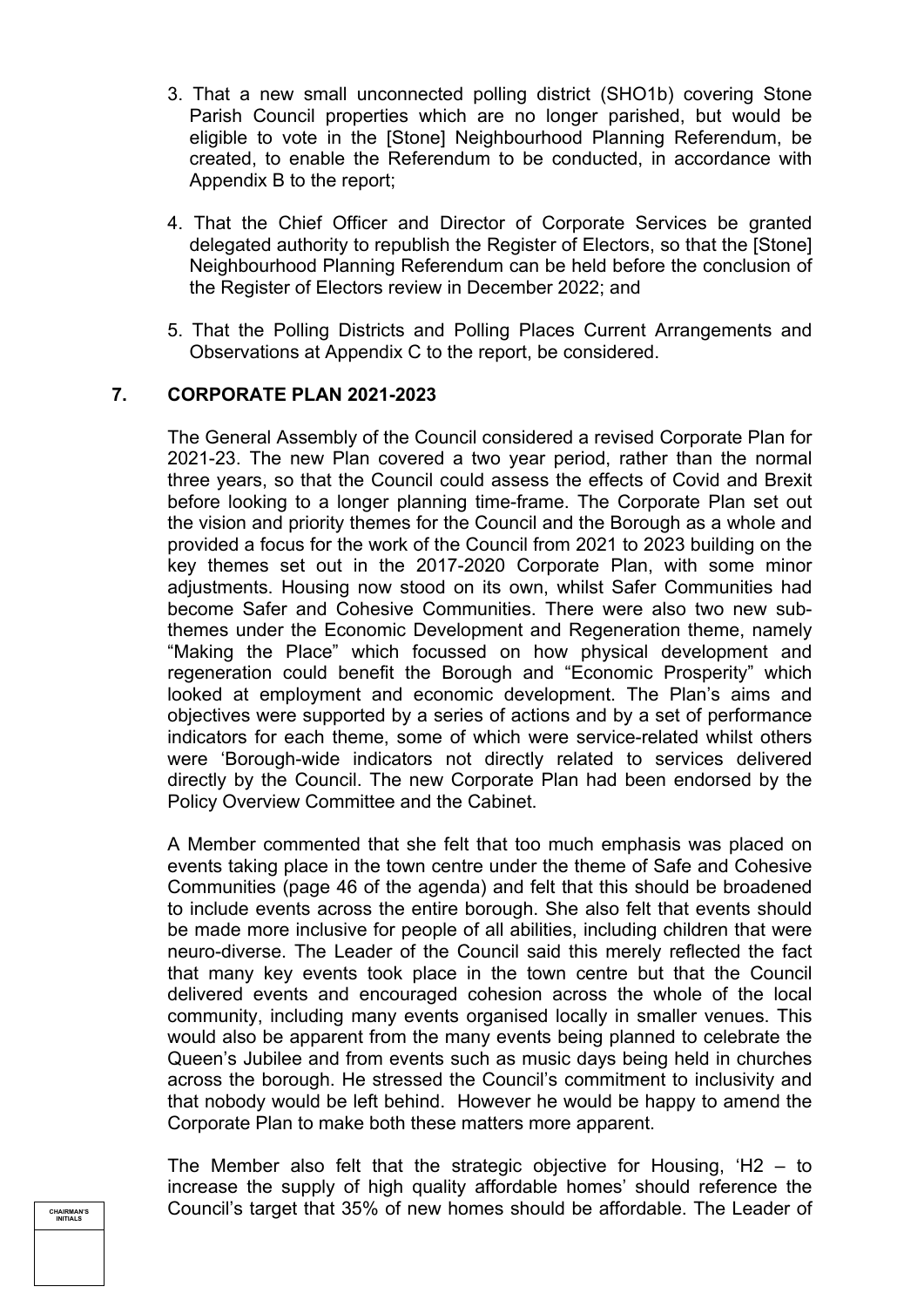#### MONDAY 28 FEBRUARY 2022

the Council explained that the Corporate Plan was an overarching strategy and that it was not appropriate to include the target in this document as it was included in policies which supported the Corporate Plan. He also reminded Members of the Council's strong commitment to delivering as many affordable houses as possible for local people and of the Council's outstanding record of delivery and wish to foster a diverse and thriving community. However he also pointed-out the realities of development which sometimes meant that the target for affordable housing could not be met without making development unaffordable.

#### RESOLVED:

That the General Assembly of the Council approve the Corporate Plan 2021- 2023, as set out in Appendix A to the report.

### **8. APPOINTMENT OF EXTERNAL AUDITOR 2023/24 ONWARDS**

The General Assembly of the Council considered a report which set out proposals for the Council to appoint an external auditor for the financial year 2023/24 onwards, following the end of the current contract with Grant Thornton. The existing appointment had been made by the Public Sector Audit Appointments (PSAA) body under a national collective arrangement for the appointment of external auditors, and it was recommended that the Council should continue to opt-in to the national scheme for the appointment of its external auditor from 2023/24 to 2027/28 as it was considered that the sector-wide procurement by PSAA was likely to produce better outcomes and be less burdensome than undertaking a local procurement.

#### RESOLVED:

That the Public Sector Audit Appointments' invitation to opt into the sector-led option for the appointment of external auditors to principal local government and police bodies for five financial years from 1 April 2023 be accepted

#### **9. COUNCIL TAX DISCOUNTS FOR UNOCCUPIED AND UNFURNISHED DWELLINGS AND LONG TERM EMPTY PREMIUM**

The General Assembly of the Council considered a report which proposed the reduction of the discount for unoccupied and unfurnished dwellings from 100% for one month to 0% and the increase of the premium on dwellings that were long-term empty (unoccupied and unfurnished for more than two years). Reducing the Class C discount for unoccupied and unfurnished dwellings to 0% and increasing the long-term empty charge from 100% to 200% for 5 years to one day less than 10 year and 300% for 10 years+ would support the Council's empty homes plan and encourage empty dwellings to be brought back into use more quickly and would also align the Council with other districts across the county.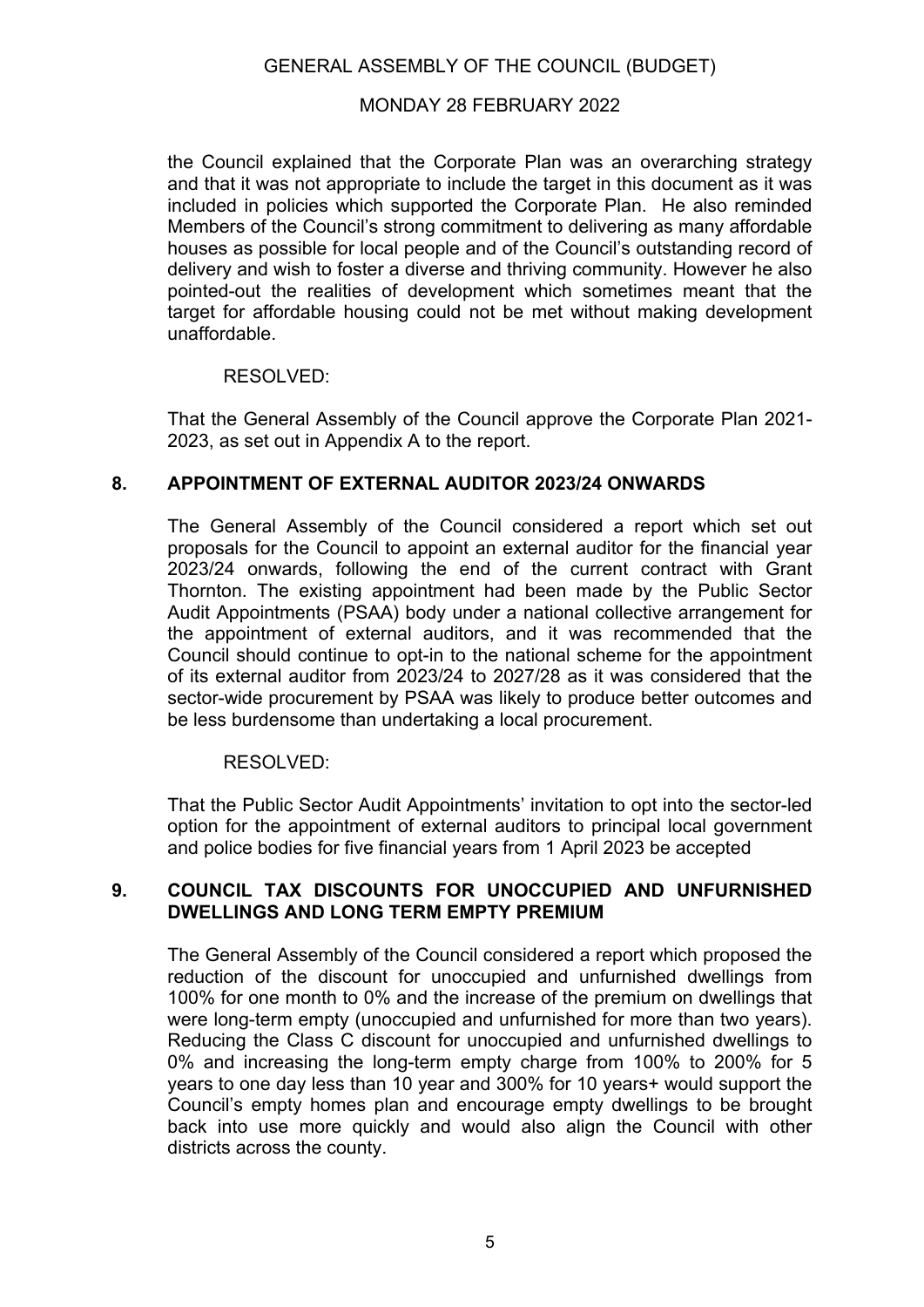RESOLVED:

- 1. That the discount for unoccupied and unfurnished dwellings be changed from 100% for one month to 0%; and
- 2. That the additional charge for dwellings that are unoccupied and unfurnished for 5 years to one day less than 10 years, be increased from 100% to 200% and dwellings that are unoccupied and unfurnished for 10 years or more, be increased to 300%.

#### **10. REVENUE AND CAPITAL BUDGETS 2022/23**

The General Assembly of the Council considered a report on the proposed Revenue and Capital Budgets for 2022-23, including setting the overall level of General Fund and Housing Revenue Account revenue and capital expenditure for Dartford Borough Council for 2022/23, the level of Council Tax for Dartford Borough in its parished and unparished areas for 2022/23 and fees and charges for 2022/23, and approving the Pay Policy Statement and sundry related matters. The Council's determination to provide high quality services and to keep tax low, wherever possible, was reflected in the proposals which included no increase in the Dartford Borough Council element of Council tax, the freezing of rents for Council social housing and for pitches at the Claywood Lane, Caravan Site, Bean for the year, setting fees and charges, and adding to earmarked reserves for future years as part of the Council's prudent approach to budgeting.

In accordance with Standing Order 16(4), a motion was proposed, seconded and carried, to allow extra time for Leaders of the Political Groups to deliver their speeches on the Budget report.

The Leader of the Council, Councillor J A Kite, thanked Officers for their work with Members in developing the budget, and in particular Sarah Martin and Tim Sams. He also congratulated the Leadership Team, including two new Directors, Peter Dosad and Caroline Hicks, on the direction and leadership they were providing as the Council emerged into the post-pandemic world and commended the work of the Cabinet Portfolio Holder for Finance, and his Cabinet colleagues and Lead Members. He noted that people were returning to work and customers were returning to the streets across the country and enjoying freedoms that they had been unable to use for nearly two years but that those who had been lost to the pandemic would never be forgotten. In this context he was pleased to announce that for a second year in a row the Council would be funding a scholarship for a local medical student for the duration of their training. He also announced that the Council would be making funding available immediately to help Ukrainian nationals living in Dartford to provide support and assistance to family members caught up in the current crisis.

Turning directly to the budget, the Leader of the Council outlined the considerations that had been in play when considering whether to increase Council Tax. Council's had faced a 'perfect storm' of challenges which had hit service revenues at precisely the time that demand for those services had increased and other factors such as skill and material shortages, lock-downs and post-Brexit adjustments were impacting the economy. In this context a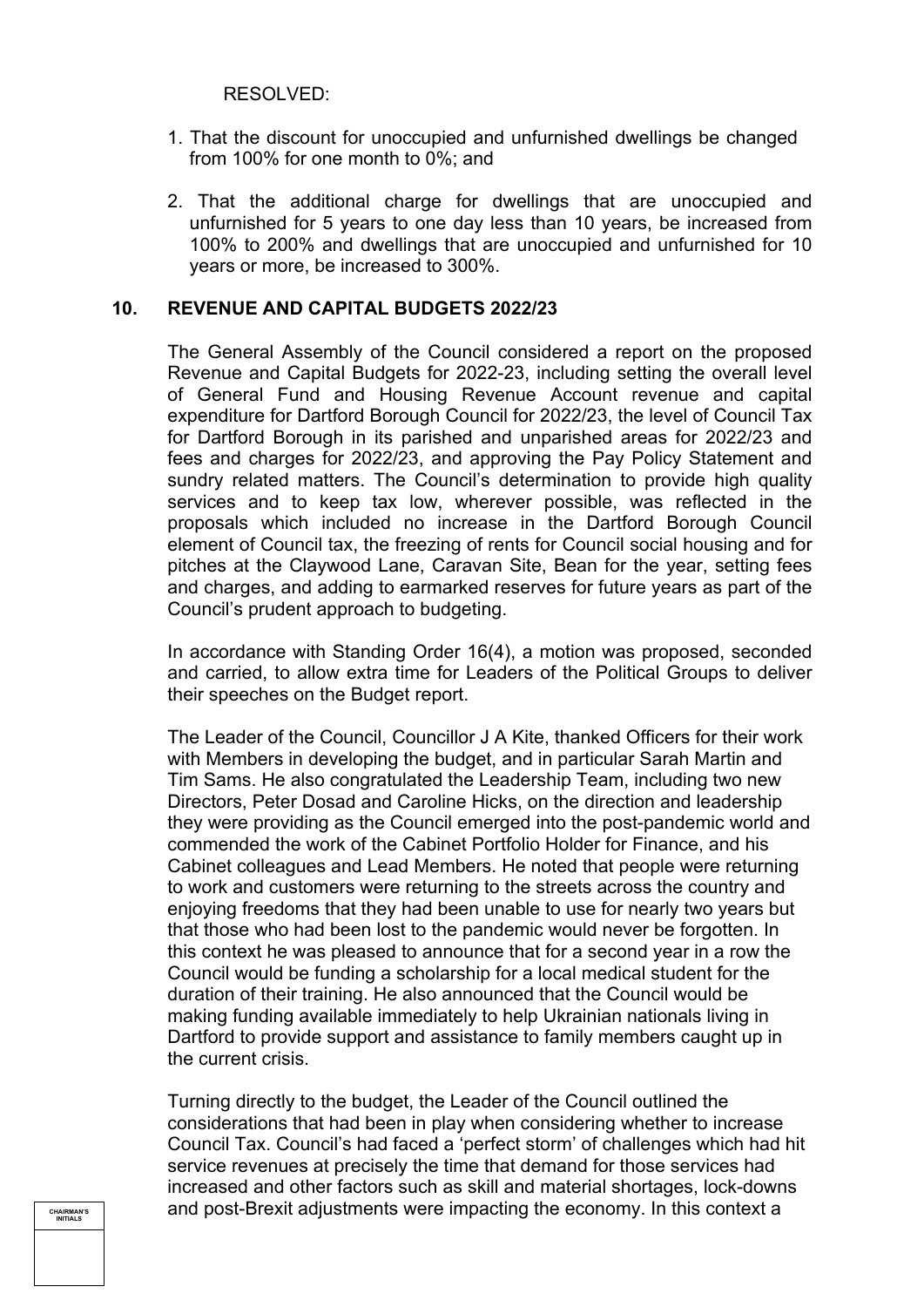#### MONDAY 28 FEBRUARY 2022

decision had to be taken on the impact that an increase or freeze in Council Tax might have and the impact that a freeze might have on future revenues and the Council's ability to deliver services. Taking everything into account it was proposed to freeze the Dartford Borough Council council tax again in order to assist local families at the early stage of financial recovery as this was felt to be the right thing to do.

Turning to the General Fund, the Leader of the Council explained that this remained in a strong position and that having balances available provided greater confidence to plan growth and improvement to services and assisted with decision making in the short and medium term. However it was important to recognise that there were financial challenges ahead and these balances were likely to be needed in the future. Whilst no increase to council tax was proposed this would not be at the expense of services. There would be no cuts to services or in the Council's ability to respond to changes but it was actually intended to grow services within the budget envelope. The Council was also proposing to freeze Council social housing rents and charges for caravan sites, and had also frozen many of its fees and charges, including cemeteries.

Addressing climate change, the Leader of the Council highlighted the work being carried out by the Council, including the introduction of energy efficiency measures in its housing stock, new play areas at The Bridge and Queen's Gardens, the Community Orchards and wildflowers and meadows. He praised the work being carried out by Peter Dosad and Sandra Woodfall on environmental issues and welcomed the creation of a new Environmental Team and the recent decision to carry out Climate Impact Assessments to support all future committee decision making.

At this point the Leader of the Council announced that he had been contacted before the meeting by Councillor Edie who wished to make a proposal which he felt might be worthy of addition to the budget proposals. He invited Councillor Edie to address the Council.

Councillor Edie informed Members that public bodies generated significant amounts of paperwork and that committee reports and agendas provided to Members could be substantial and many Members could now receive such reports electronically instead, a process accelerated by the availability of basic tablet devices. In view of the Council's commitment to reducing its impact on the environment she proposed that Members should be invited to confirm at the beginning of each civic year if they wished to receive documents in printed form but otherwise they would be provided electronically by default. In making this proposal she recognised that there were still many entirely legitimate reasons why Members might need to receive documents in traditional printed form and this option could still continue to be available for any or all documents on request even if a Member had previously expressed a preference for electronic delivery.

The Leader of the Council said that he felt that this was a worthy proposal, and on the basis that Members could choose freely whether to receive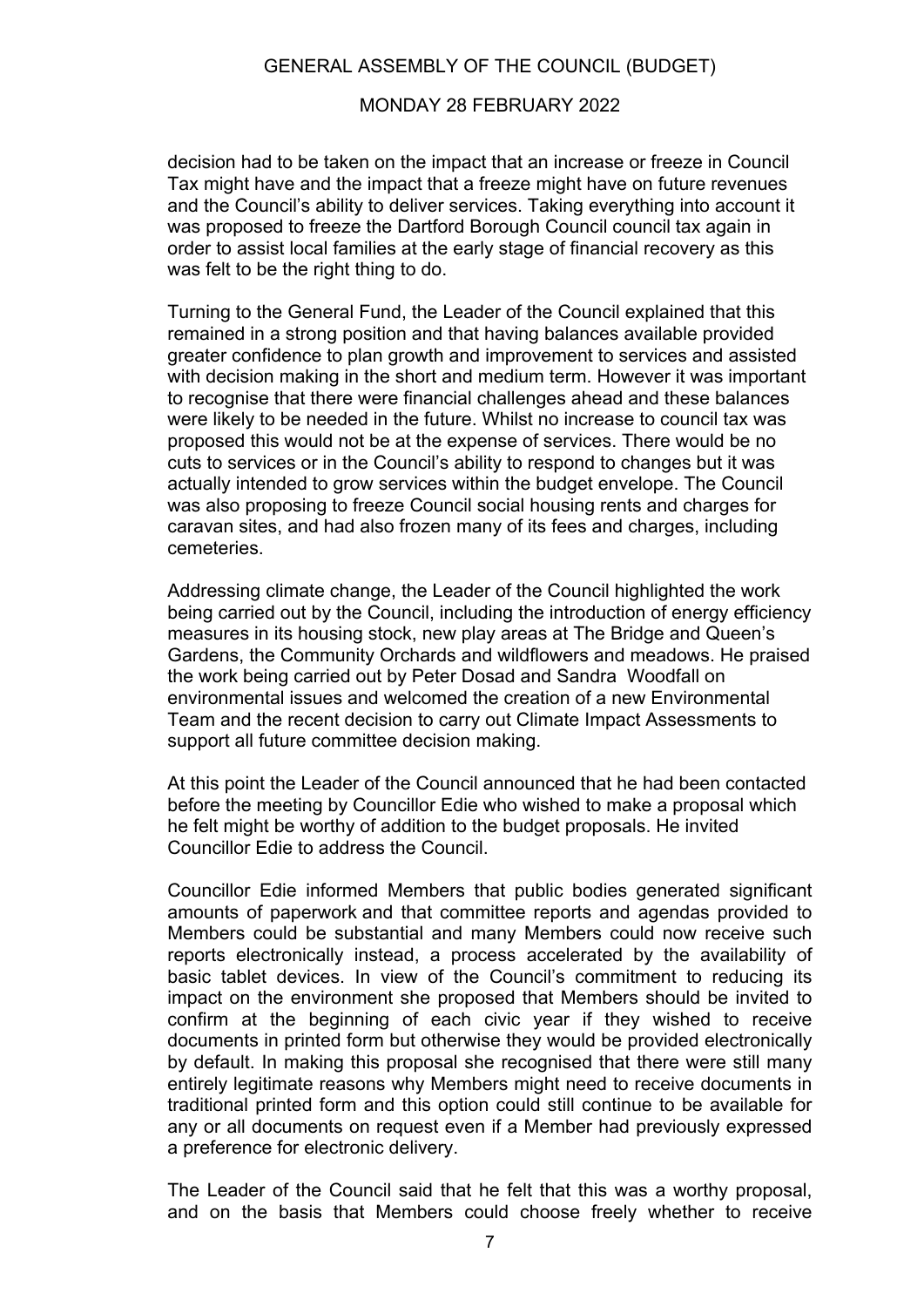committee papers electronically or in hard copy he was happy to add this proposal into the budget recommendations. He thanked Councillor Edie for this suggestion and for her work on Planet Dartford, along with Councillors Butterfill, S Gosine and Oliver.

Turning to the Capital Programme, the Leader of the Council said that there was an energetic programme of projects to benefit the community and the environment. He cited the town centre improvements and the past provision of important community facilities at Princes Park and the Stone Lodge Rugby Club, which was being well used by local groups. He noted the ongoing success of the Council's New Build housing programme and acquisitions of properties for social housing and noted the fall in the numbers of people in temporary accommodation from the height of the pandemic and the Council's commitment to continue to provide support to people in this situation. He thanked Councillor Hammock and Councillor Lloyd for their continuing oversight of the Council's investments and financial holdings. He also thanked Council staff for their support through difficult times and announced that there would be a 2% pay award to reflect the hard work that had been carried out. Finally he undertook to continue to work with all Members of the Council and across all political groups in the interests of the people of Dartford.

The Deputy Leader of the Council seconded the motion and reserved his right to speak until later in the debate.

The motion was then opened for debate.

A Member questioned whether a pay increase of 2% was sufficient when the current rate of inflation was 5% and that this was expected to increase to 7% during 2022. He felt that this was a pay cut in real terms and scant reward for dedicated staff who had kept services running. Another Member felt that no additional money had been included in the budget to improve community safety for women and another Member deplored the lack of funding for introducing CCTV in Swanscombe.

A Member also commented on the planned increase of £5 for the collection of bulky waste, which he did not feel would result in an increase in fly tipping (as had been suggested at the recent Cabinet Advisory Panel meeting). He also noted that the Council's reserves had increased to £61M and felt that the Council should be using this.

The Portfolio Holder for Finance said that the Council was in a good financial position due to strong leadership and financial management. Despite the lack of increase in council tax, rents and many fees and charges, officers felt that they could continue to deliver services within this budget framework. Whilst this might mean than some investments that the Council could have undertaken would not take place, a decision had been taken to focus on the needs of local people and to assist with some of the costs of living and getting back to normal trading, through such measures as freezing the charges for short-term car parks. In terms of the increase in the charge for bulk waste collection, this had last been increased in 2015 and it was appropriate to increase it at this time. The impact that this might have on fly-tipping would be reviewed in six months to ensure that there was no detriment from the increase. In terms of reserves, these were used as a tool to smooth peaks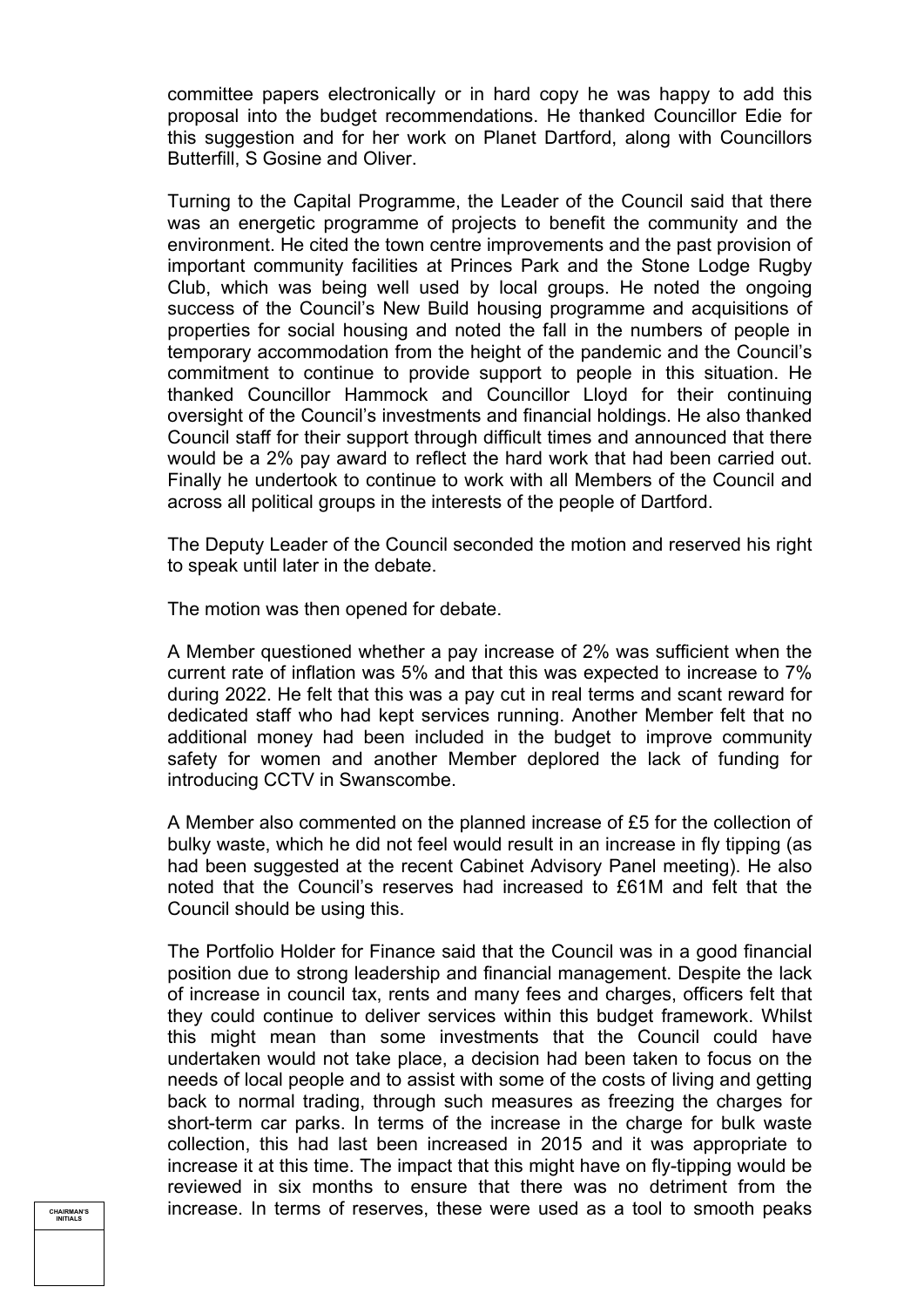#### MONDAY 28 FEBRUARY 2022

and troughs in income and expenditure, and whilst the Council had benefitted from past investments it was important to recognise that these could go down as well as up. He also pointed out that some of the money held by the Council in fact belonged to the Government and would need to be paid over at some stage. He commended the budget to the Council.

The Chairman of the Audit Board commended the Council's strong financial and governance arrangements and highlighted the external auditor's opinion that Dartford was a well-run financial institution.

A Member commented on the reference in the report to the outcome of the public consultation on the budget and wondered whether this could be included in future budget papers in full. She also stressed her view that more parking enforcement officers were needed to enforce parking restrictions across the borough.

The Shadow Leader of the Council thanked officers for their assistance in helping him to interpret the budget. He welcomed many aspects of the budget such as the freeze in council tax and social rents, efforts to deal with dangerous parking at schools and the environmental initiatives, but said that he had concerns about the accountability of decision making. Whilst he supported the freeze in Dartford's Council Tax he said that the overall level of Council Tax was still increasing and that this would amount to an increase of £43 per annum for a Band D property. He raised continuing concerns about the past management of special events such as the Dartford Festival and the lack of contingency plans. He also challenged why the funding from New Homes Bonus was being put into reserves when the number of people on the waiting list for housing had increased from 960 to 1,112 in the past year and expressed concern at the reference to there being 'other, smaller, earmarked reserves' and wondered what these were. He also felt that the 2% pay award to staff was insufficient and that there was a need for more investment in enforcement officers and CCTV.

A Member contrasted the Council's decision to freeze its Council Tax with the approach taken by Gravesham Borough Council whilst another Member pointed to the Government grant of £150 to people in Bands A to D in recognition of the need for more support in the current economic climate.

The Leader of the Council responded to comments made during the meeting. In terms of the pay award to staff he felt that this balanced reward and risk and was fair in current circumstances. He pointed out that the Council was a good and responsible employer but that any further increases would have to be funded from somewhere. The Council was also doing its best to support local people against cost-of-living pressures by doing its best to keep costs and council tax low. The Council also took community safety very seriously and had recently appointed a Lead Member with specific responsibility for 'Women & Girls' who would be pleased to work with opposition Members. He asked the Shadow Leader to re-think his comments about a lack of accountability in decision making and said that this was simply not the case and that the Council's processes were open, transparent, collaborative to a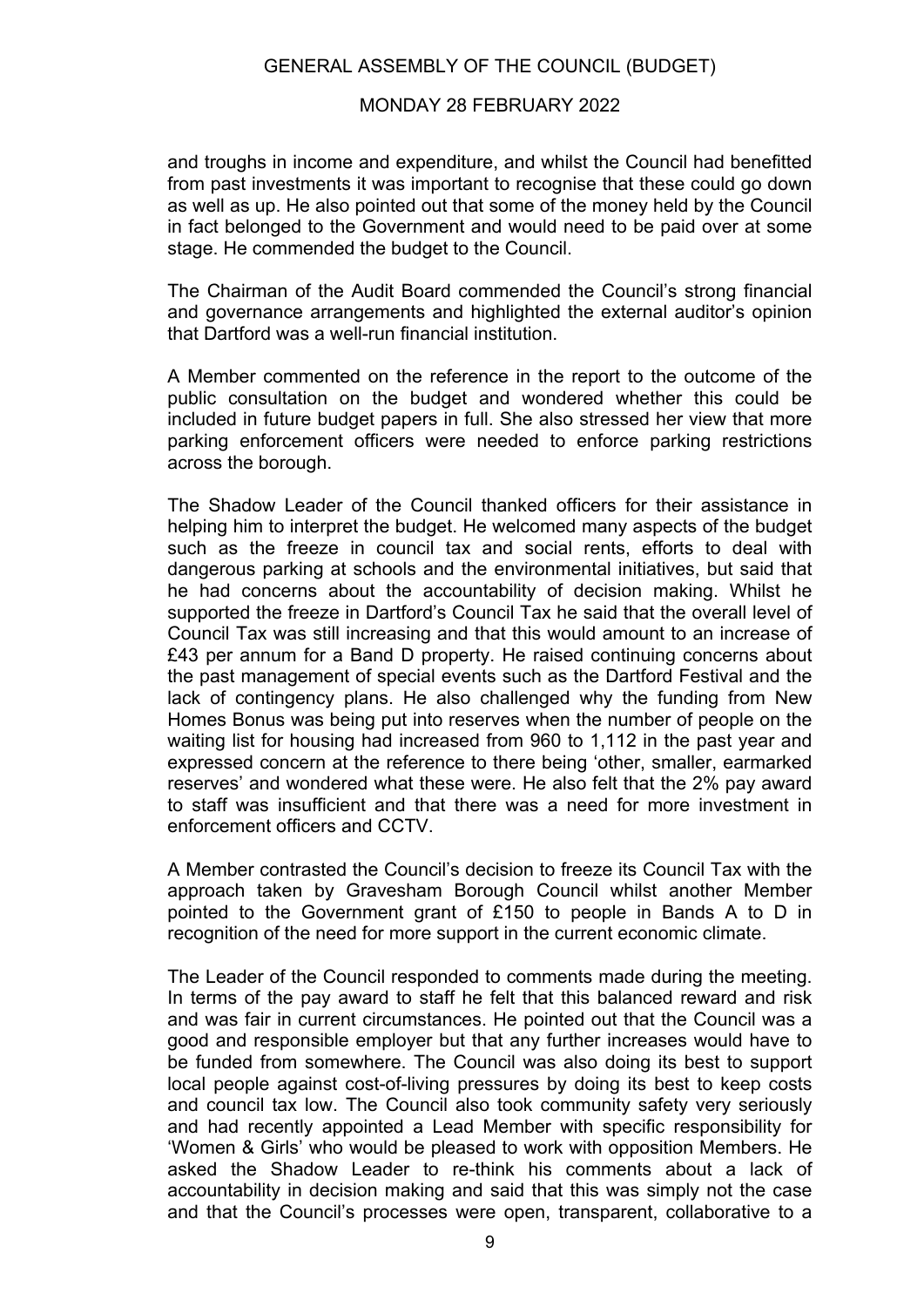degree not experienced by many authorities, and subject to scrutiny. He felt that the Shadow Leader's comments were a reflection of his frustration arising from a lack of electoral success. In terms of reserves he re-iterated that these would be used in the medium to longer term but that they would be managed prudently to ensure that balanced budgets could be delivered in future years. Addressing the increase in the charge for the collection of bulky waste, not only was this the first increase since 2015 but the new charge of £35 for 10 items compared favourably with the charges of neighbouring authorities, such as the £27 charged by Gravesham for 4 items with a £17 charge for white goods, but he also noted that fly-tippers were unlikely to respect boundaries. He pointed out that the Shadow Leader of the Council had a fundamental misunderstanding of the purpose of the New Homes Bonus. This wasn't funding for the building of new homes but funding provided for community infrastructure to support the whole community where those homes had been built.. He also pointed to the success of the Council's new build programme and provision of social and affordable housing. In terms of the reference to 'other, small, earmarked budgets' he said that there was no mystery. These were small reserves which were contained within the budget for such matters as providing central heating, wiring works, external chimney repairs, asbestos removal and many other similar matters. He repeated his wish to work together for the benefit of local people and commended the budget proposals to the General Assembly of the Council.

The budget proposals were put to the vote en-bloc and Members voted as follows:

| <b>FOR</b>                       | <b>AGAINST</b>               |
|----------------------------------|------------------------------|
| Councillor A E D Barham          | Councillor E H Ben Moussa    |
| <b>Councillor S H Brown</b>      | <b>Councillor S N Gosine</b> |
| <b>Councillor S P Butterfill</b> | Councillor K J Grehan        |
| Councillor L A Canham            | Councillor R A S Jones       |
| <b>Councillor M J Davis</b>      | Councillor V Oguntope        |
| Councillor L H K Edie            |                              |
| <b>Councillor B Garden</b>       |                              |
| <b>Councillor D A Hammock</b>    |                              |
| Councillor P M Harman            |                              |
| <b>Councillor G R Holt</b>       |                              |
| <b>Councillor D E Hunnisett</b>  |                              |
| <b>Councillor M B Kelly</b>      |                              |
| <b>Councillor J A Kite</b>       |                              |
| <b>Councillor A R Lloyd</b>      |                              |
| <b>Councillor D J Mote</b>       |                              |
| <b>Councillor D T Nicklen</b>    |                              |
| <b>Councillor T Oliver</b>       |                              |
| Councillor Mrs J A Ozog          |                              |
| <b>Councillor E E Palmer</b>     |                              |
| <b>Councillor R S L Perfitt</b>  |                              |
| <b>Councillor M I Peters</b>     |                              |
| Councillor D J Reynolds          |                              |
| <b>Councillor A S Sandhu</b>     |                              |
| Councillor C J Shippam           |                              |
| <b>Councillor K Stealey</b>      |                              |
| <b>Councillor Mrs R F Storey</b> |                              |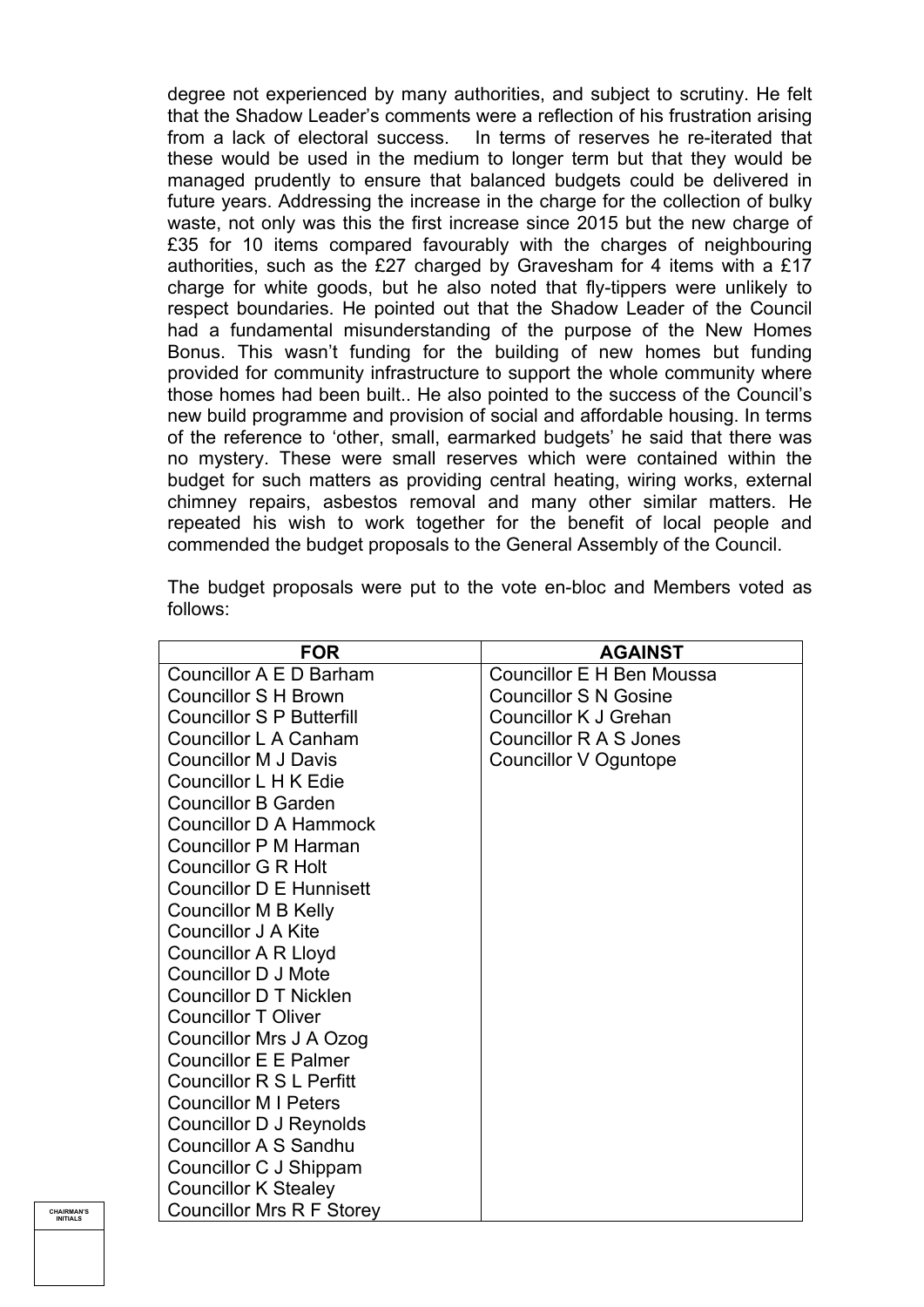## MONDAY 28 FEBRUARY 2022

| Councillor D Swinerd       |          |
|----------------------------|----------|
| Councillor Mrs P A Thurlow |          |
| Councillor R J Wells       |          |
| The Deputy Mayor, P Cutler |          |
| The Mayor, Mrs R M Currans |          |
| TOTAL: 31                  | TOTAL: 5 |

The motion was carried and it was RESOLVED:

- 1. That the probable outturn and overall financial position for 2021/22, as set out in Section 6 of the report, be noted.
- 2. That, in the light of the probable outturn of the General Fund for 2021/22,the estimated General Fund balance of £3m at 31 March 2022 be noted, as set out in paragraph 7.6.1 of the report;
- 3. That the main changes to the General Fund Budget, as set out in Appendix A (ii) to the report, be noted;
- 4. That the Council Tax requirement of £7,171,304 for 2022/23 as set out in Appendix B (i) to the report, be approved;
- 5. That the Pay Policy Statement, at Appendix L to the report, be approved.
- 6. That an increase of 2% be applied to all salary levels and associated allowances, excluding protected pay;
- 7. That a 2% increase be applied to Member and Mayoral allowances and other relevant allowances for 2022/23;
- 8. That the level of Mayoral allowances be based on a standard rate income tax payer, and this be adjusted to reflect individual tax circumstances, as required;
- 9. That it be noted that the Chief Officer and Director of Corporate Services has delegated authority to agree fees payable for elections, as outlined in the Pay Policy Statement at Appendix L.
- 10. That the fees and charges as set out in Appendix B (ii) to the report, be with effect from 1 April 2022, be noted;
- 11. That it be noted that the Head of Finance has delegated authority to determine individual sums to be met from the Identified Initiative Reserve in accordance with the agreed general purpose for which it was established;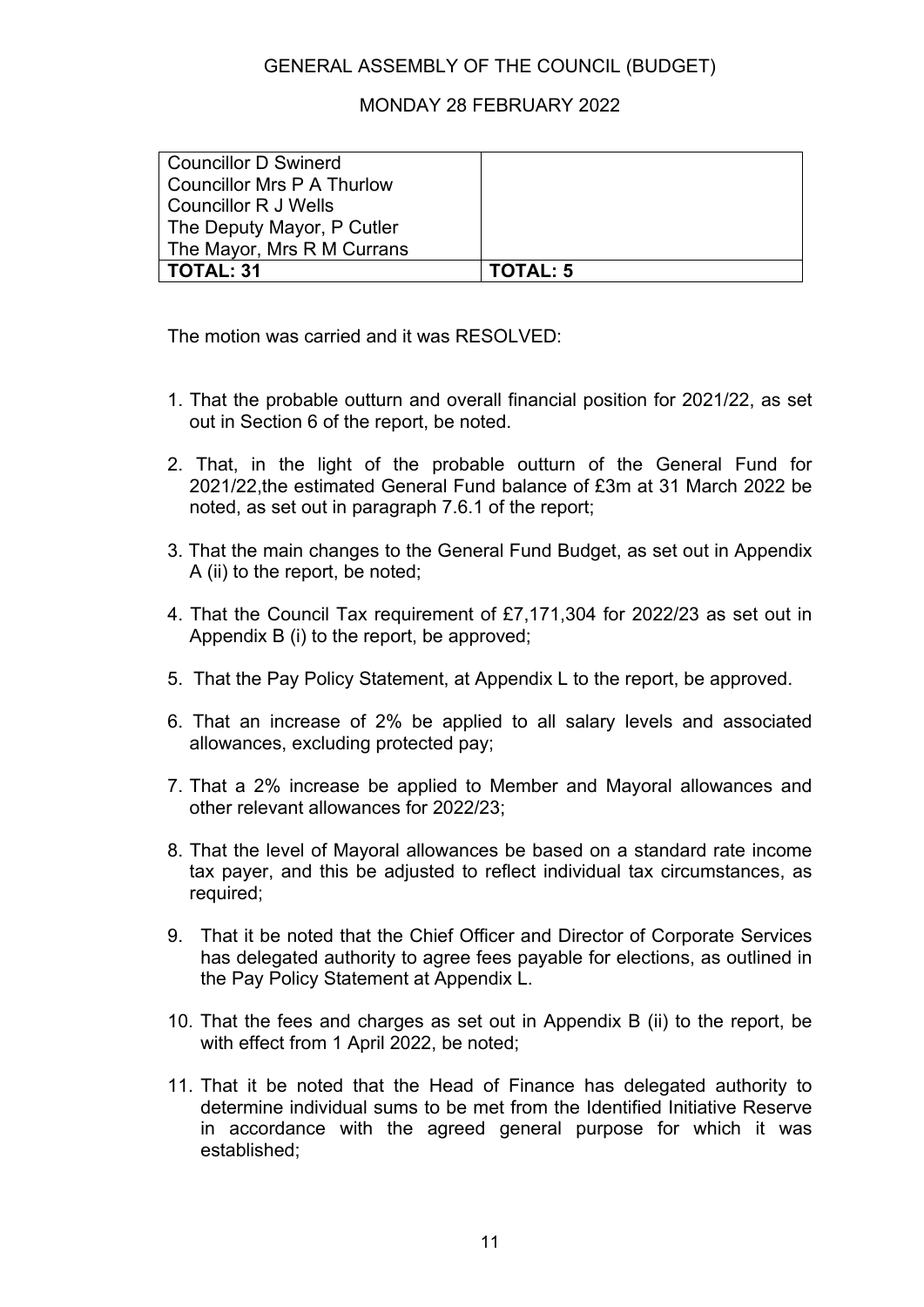- 12. That it be noted that the Head of Finance has delegated authority, in consultation with the Leader, to determine any expenditure funded from the New Homes Bonus;
- 13. That the Community Grants budget, as set out in Appendix B (iii) to the report, be noted;
- 14. That the overall Housing Revenue Account Budget, at Appendix C (ii) to the report, be approved;
- 15. That it be noted that the rent charges relating to Housing Revenue Account properties will be kept at the 2021/22 levels for the 2022/23 year;
- 16. That the fees and charges relating to Housing Revenue Account properties, as set out in Appendix C (iii) to the report, be noted;
- 17. That it be noted that the rent charges relating to pitches at Claywood Lane Caravan Site Bean are to be kept at the 2021/22 levels for the 2022/23 year rent;
- 18. That the Corporate Property Maintenance and Improvement Programme, set out in Appendix E to the report, be noted;
- 19. That the overall Capital Programme and budget be agreed and the detail noted as set out in Appendices D (i) and D (ii) to the report;
- 20. That the Medium Term Financial Plan shown at Appendix B (iv) to the report be noted;
- 21. That the Capital Strategy shown at Appendix D (iii), Treasury Management Strategy Statement shown at Appendix D (v), and the Investment Strategy at Appendix D(iv) to the report, be approved, and that the Head of Finance (Section 151 Officer) be granted delegated authority to borrow for capital investment purposes, in accordance with the Treasury Management Strategy, should it be in the interest of the Council to do so;
- 22. That it be noted that the Head of Finance is authorised to charge such sums which are currently anticipated to be met from revenue, balances or reserves, or capital accounts, to other accounts, as is deemed to be in the interest of the authority;
- 23. That the budget amendment rules for 2022/23, as set out in Appendix F to the report, be agreed;
- 24. That the special expense General Fund budget (parish precepts) as set out in Appendix H(ii) to the report, totalling £1,267,510 be noted;
- 25. That the requirement of major preceptors, as detailed in Appendix H(i) to the report, be noted;
- 26. That the financial threshold for the definition of a key decision, in accordance with Article 13.03(b) of the Constitution, be set at £500,000;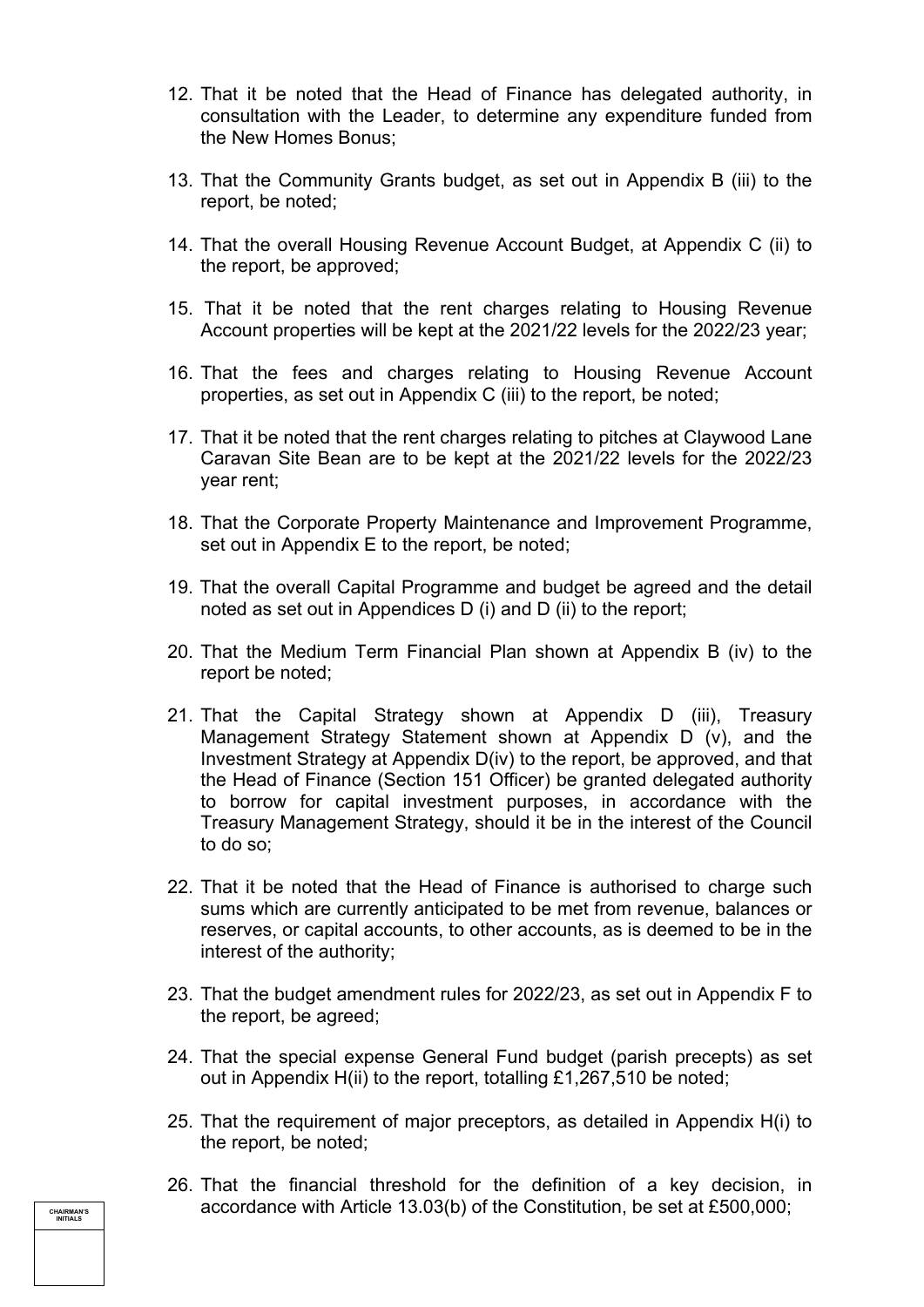#### MONDAY 28 FEBRUARY 2022

- 27. That it be noted that, at its meeting on 13 December 2021, the General Assembly of the Council calculated the following amounts as its Council Tax Base for the year 2022/23 in accordance with regulations made under Section 31 B(3) of the Local Government Finance Act 1992 as amended:
	- (a) £39,544.25 being the Council Tax Base, for the whole Council area.

and

(b) the aggregate of the amounts for dwellings in those parts of its area to which a Parish precept relates, as follows:

| <b>Bean Parish</b>               | 551.66   |
|----------------------------------|----------|
| Darenth Parish                   | 1,291.10 |
| Longfield and New Barn Parish    | 2,496.78 |
| <b>Southfleet Parish</b>         | 651.30   |
| <b>Stone Parish</b>              | 4,212.00 |
| Sutton-at-Hone and Hawley Parish | 1,466.79 |
| Swanscombe and Greenhithe Town   | 4,524.39 |
| <b>Wilmington Parish</b>         | 2,988.86 |

- 28 That the following amounts now be calculated by the Council for the year 2022/23 in accordance with Sections 31 to 36 of the Local Government Finance Act 1992, as amended:-
	- (a) £48,622,750 being the aggregate of the amounts which the Council estimates for the amounts set out in Section 31 A(2) of the1992 Act, taking into account all precepts issued to it by Parish Councils.
	- (b) £40,183,890 being the aggregate of the amounts which the Council estimates for the items set out in section 31 A(3) of the 1992 Act.
	- (c) £8,438,860 being the amount by which the aggregate at (a) above exceeds the aggregate at (b) above, calculated by the Council in accordance with sections 31 A(4) of the 1992 Act as its Council Tax requirement for the year.
	- (d) £213.40 being the amount at (c) above, divided by 27(a) above, calculated by the Council in accordance with section 31 B(1) of the 1992 Act, as the basic amount of its Council Tax for the year (including parish precepts).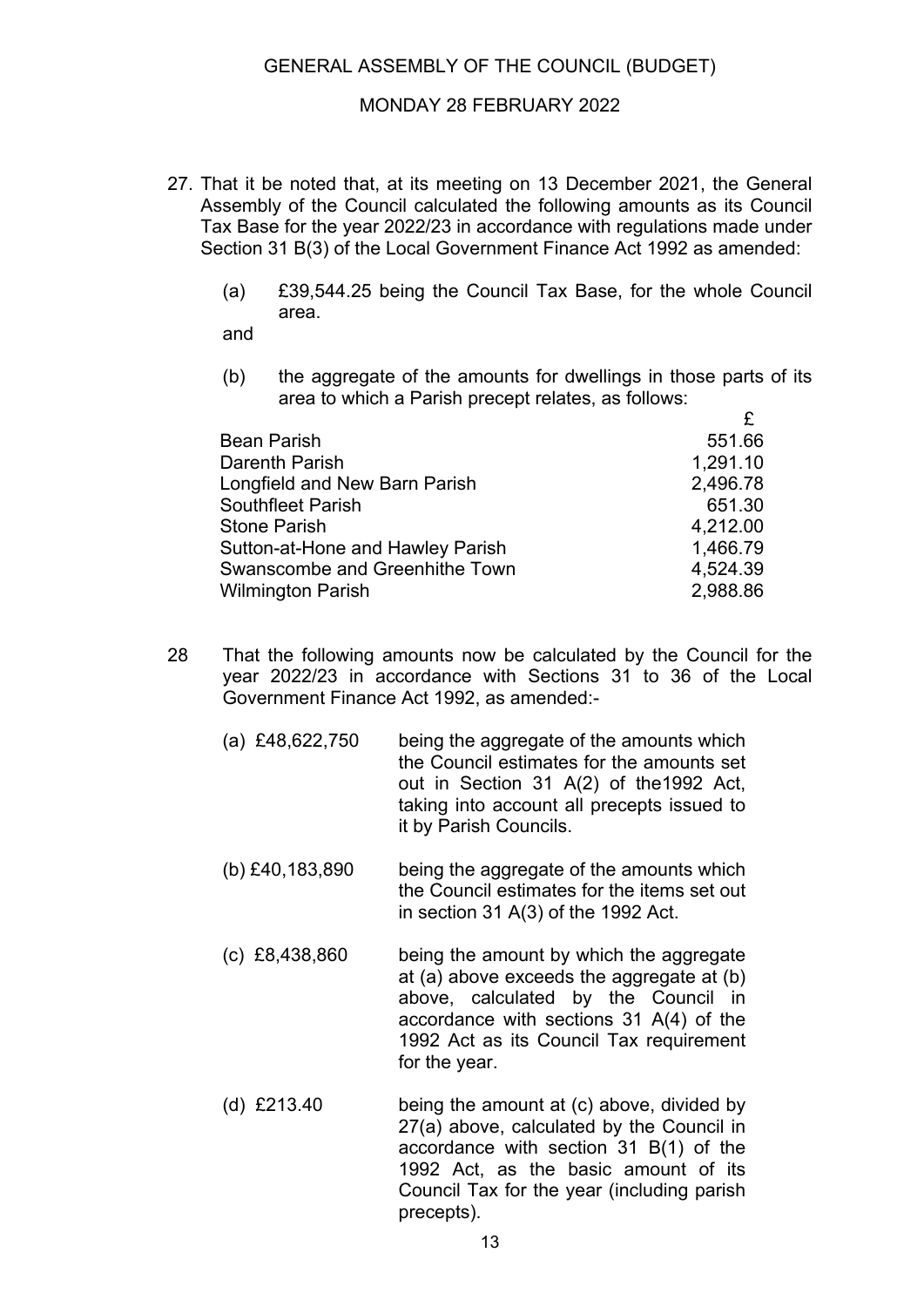- (e) £1,267,510 being the aggregate amount of all special items, i.e. the total of the parish and town council precepts, referred to in Section 34(1) of the 1992 Act.
- (f) £181.35 being the amount at (d) above, less the result given by dividing the amount at (e) above by the amount at 27(a) above, calculated by the Council, in accordance with Section 34(2) of the 1992 Act, as the basic amount of its Council Tax for the year for dwellings in those parts of its area to which no special item relates
- (g) Part of the Borough's area:

| £217.73<br>£241.53<br>£209.15 | <b>Bean Parish</b><br>Darenth Parish<br>Longfield and New Barn Parish |
|-------------------------------|-----------------------------------------------------------------------|
| £195.13                       | <b>Southfleet Parish</b>                                              |
| £290.86                       | <b>Stone Parish</b>                                                   |
| £253.86                       | Sutton-at-Hone and Hawley Parish                                      |
| £275.84                       | Swanscombe and Greenhithe Town                                        |
| £213.55                       | <b>Wilmington Parish</b>                                              |
|                               |                                                                       |

being the amounts given by adding to the amount at 28 (f) above to the amounts of the special item or items relating to dwellings in those parts of the Council's area mentioned above, divided in each case by the amount at 27 (b) above, calculated by the Council, in accordance with Section 34(3) of the1992 Act, as the basic amounts of its Council Tax for the year for dwellings in those parts of its area to which one or more special items relate.

(h) That the following amounts, given by multiplying the amounts at 28(f) and 28(g) above by the number which, in the proportion set out in Section 5(1) of the 1992 Act , is applicable to dwellings listed in a particular valuation band divided by the number which in that proportion is applicable to dwellings listed in valuation band D, calculated by the Council, in accordance with Section36(1) of the 1992 Act, be the amounts to be taken into account for the year in respect of categories of dwellings listed in different valuation bands: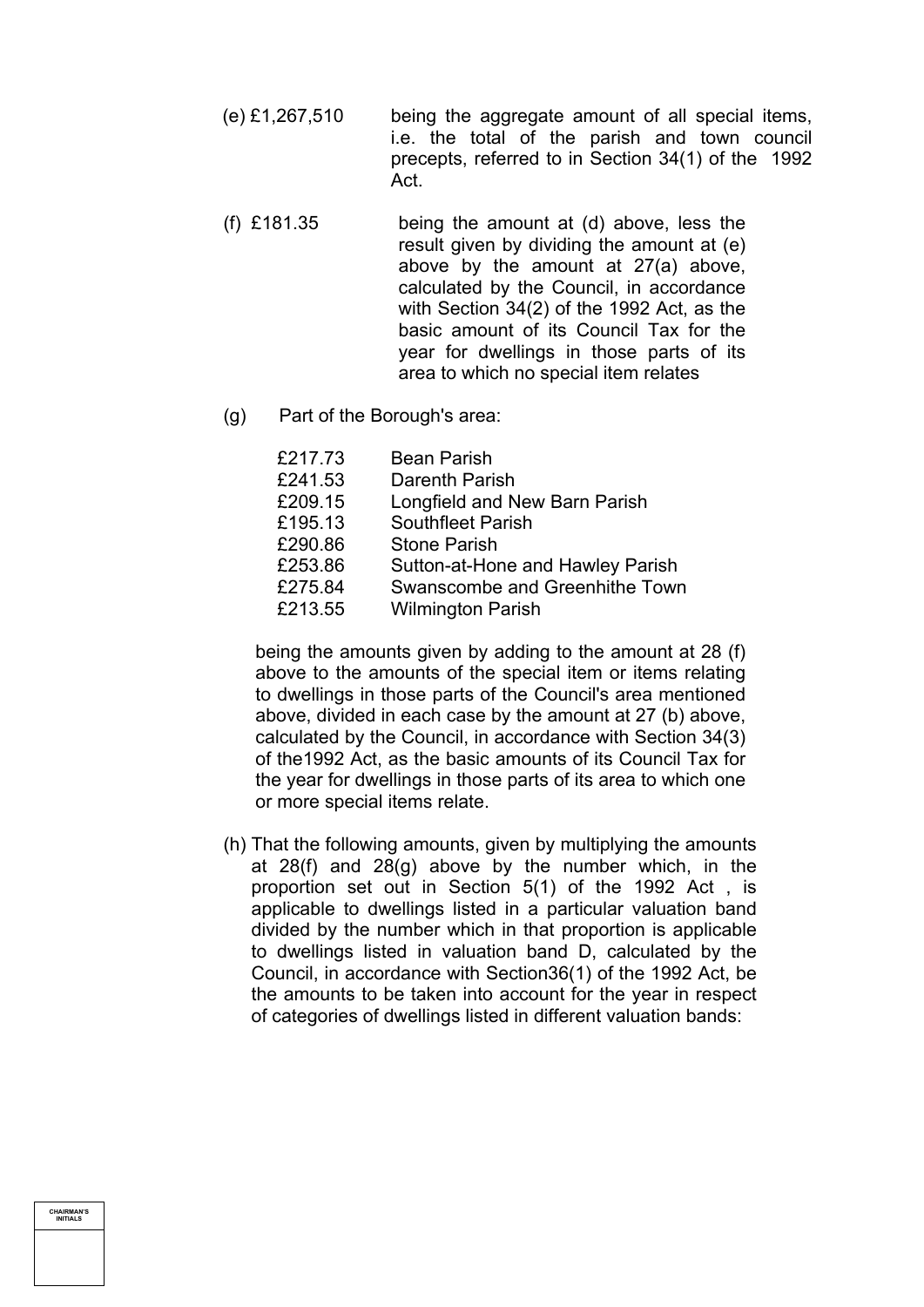# MONDAY 28 FEBRUARY 2022

| <b>Bean Parish</b>            |                                 |                                  |        |        |        |        |        |  |  |  |  |
|-------------------------------|---------------------------------|----------------------------------|--------|--------|--------|--------|--------|--|--|--|--|
| A                             | B                               | С                                | D      | Ε      | F      | G      | H      |  |  |  |  |
| 145.15                        | 169.35                          | 193.54                           | 217.73 | 266.11 | 314.5  | 362.88 | 435.46 |  |  |  |  |
|                               |                                 |                                  |        |        |        |        |        |  |  |  |  |
| <b>Darenth Parish</b>         |                                 |                                  |        |        |        |        |        |  |  |  |  |
| A                             | B                               | C                                | D      | E      | F      | G      | Н      |  |  |  |  |
| 161.02                        | 187.86                          | 214.69                           | 241.53 | 295.20 | 348.88 | 402.55 | 483.06 |  |  |  |  |
| Longfield and New Barn Parish |                                 |                                  |        |        |        |        |        |  |  |  |  |
| A                             | B                               | C                                | D      | Е      | F      | G      | Н      |  |  |  |  |
| 139.43                        | 162.67                          | 185.91                           | 209.15 | 255.63 | 302.11 | 348.58 | 418.3  |  |  |  |  |
| Southfleet Parish             |                                 |                                  |        |        |        |        |        |  |  |  |  |
| A                             | B                               | C                                | D      | E      | F      | G      | H      |  |  |  |  |
| 130.09                        | 151.77                          | 173.45                           | 195.13 | 238.49 | 281.85 | 325.22 | 390.26 |  |  |  |  |
|                               |                                 |                                  |        |        |        |        |        |  |  |  |  |
| <b>Stone Parish</b>           |                                 |                                  |        |        |        |        |        |  |  |  |  |
| A                             | B                               | C                                | D      | Е      | F      | G      | Н      |  |  |  |  |
| 193.91                        | 226.22                          | 258.54                           | 290.86 | 355.50 | 420.13 | 484.77 | 581.72 |  |  |  |  |
|                               |                                 | Sutton-at-Hone and Hawley Parish |        |        |        |        |        |  |  |  |  |
| A                             | B                               | С                                | D      | Ε      | F      | G      | Н      |  |  |  |  |
| 169.24                        | 197.45                          | 225.65                           | 253.86 | 310.27 | 366.69 | 423.1  | 507.72 |  |  |  |  |
|                               |                                 |                                  |        |        |        |        |        |  |  |  |  |
|                               |                                 | Swanscombe and Greenhithe Town   |        |        |        |        |        |  |  |  |  |
| A                             | B                               | C                                | D      | Е      | F      | G      | Η      |  |  |  |  |
| 183.89                        | 214.54                          | 245.19                           | 275.84 | 337.14 | 398.44 | 459.73 | 551.68 |  |  |  |  |
| <b>Wilmington Parish</b>      |                                 |                                  |        |        |        |        |        |  |  |  |  |
| A                             | B                               | С                                | D      | Е      | F      | G      | H      |  |  |  |  |
| 142.37                        | 166.09                          | 189.82                           | 213.55 | 261.01 | 308.46 | 355.92 | 427.1  |  |  |  |  |
|                               | Unparished Parts of the Borough |                                  |        |        |        |        |        |  |  |  |  |
| A                             | B                               | C                                | D      | Е      | F      | G      | H      |  |  |  |  |
| 120.90                        | 141.05                          | 161.20                           | 181.35 | 221.65 | 261.95 | 302.25 | 362.70 |  |  |  |  |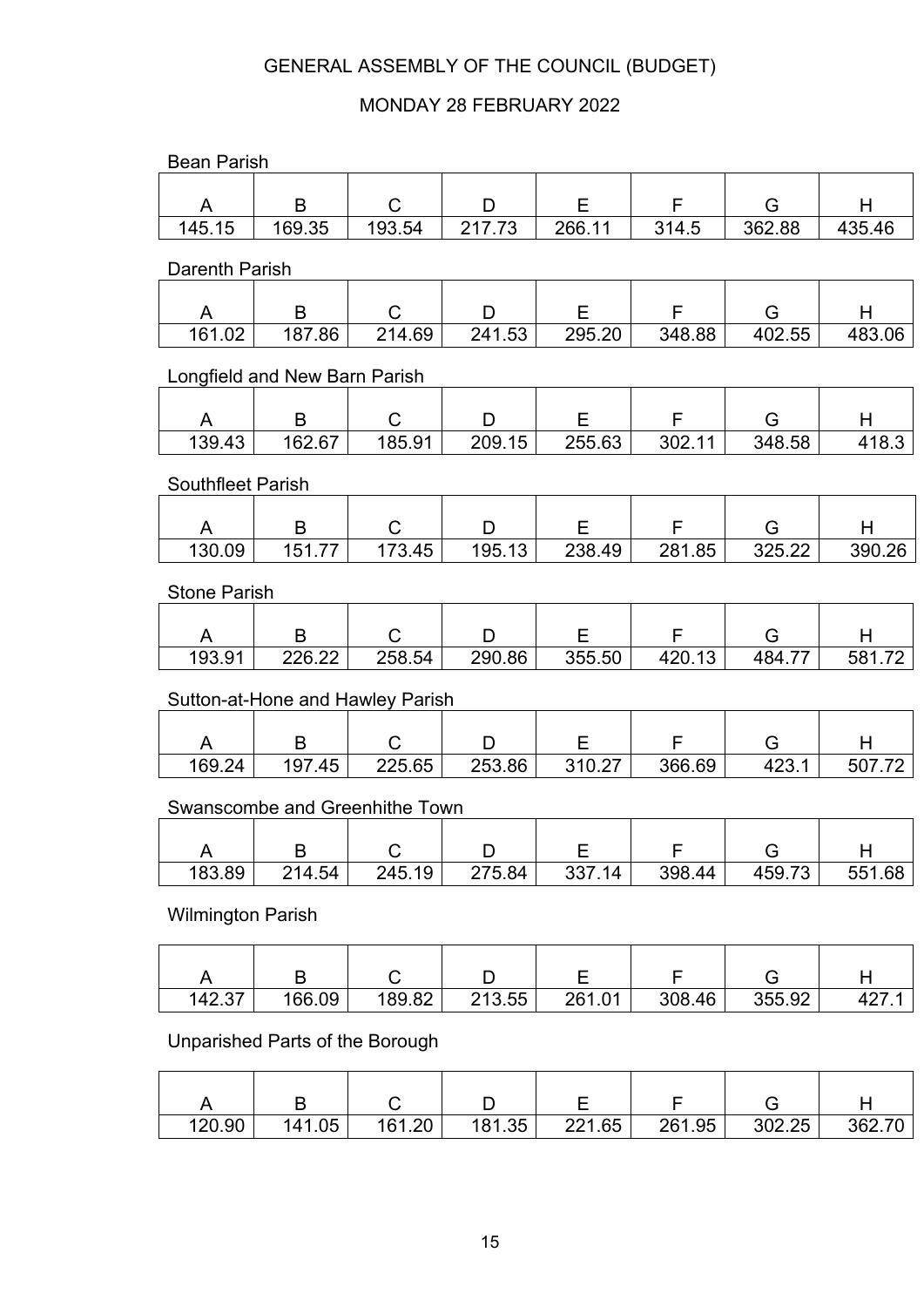29. That it be noted that, for the year 2022/23, the major precepting authorities have stated the following amounts in precepts issued to the Council, in accordance with Section 40 of the Local Government Finance Act 1992, for each of the categories of dwellings shown below:-

Precepting Authorities

Kent County Council – including social care precept

| 974.16 | 1136.52 | 1298.88 | 1461.24 | 1785.96 | 2110.68 | 2435.40 | 2922.48 |
|--------|---------|---------|---------|---------|---------|---------|---------|

Kent Police and Crime Commissioner

| 152.10 | .45 | 202.80 | 228.15 | 278.85 | 329.55 | 380.25 | 456.30 |
|--------|-----|--------|--------|--------|--------|--------|--------|

Kent Fire and Rescue

| 54.90 | 64.05 | חר כד<br>∪.∠∪ | 82.35 | 100.65 | 118.95 | 137.25 | 164.70 |
|-------|-------|---------------|-------|--------|--------|--------|--------|

30. That, having calculated the aggregate in each case of the amounts at 28(h) and 29 above, the Council, in accordance with Section 30(2) of the Local Government Finance Act 1992, hereby sets the following amounts of Council Tax for the year 2022/23 for each of the categories of dwellings shown below: on the following page.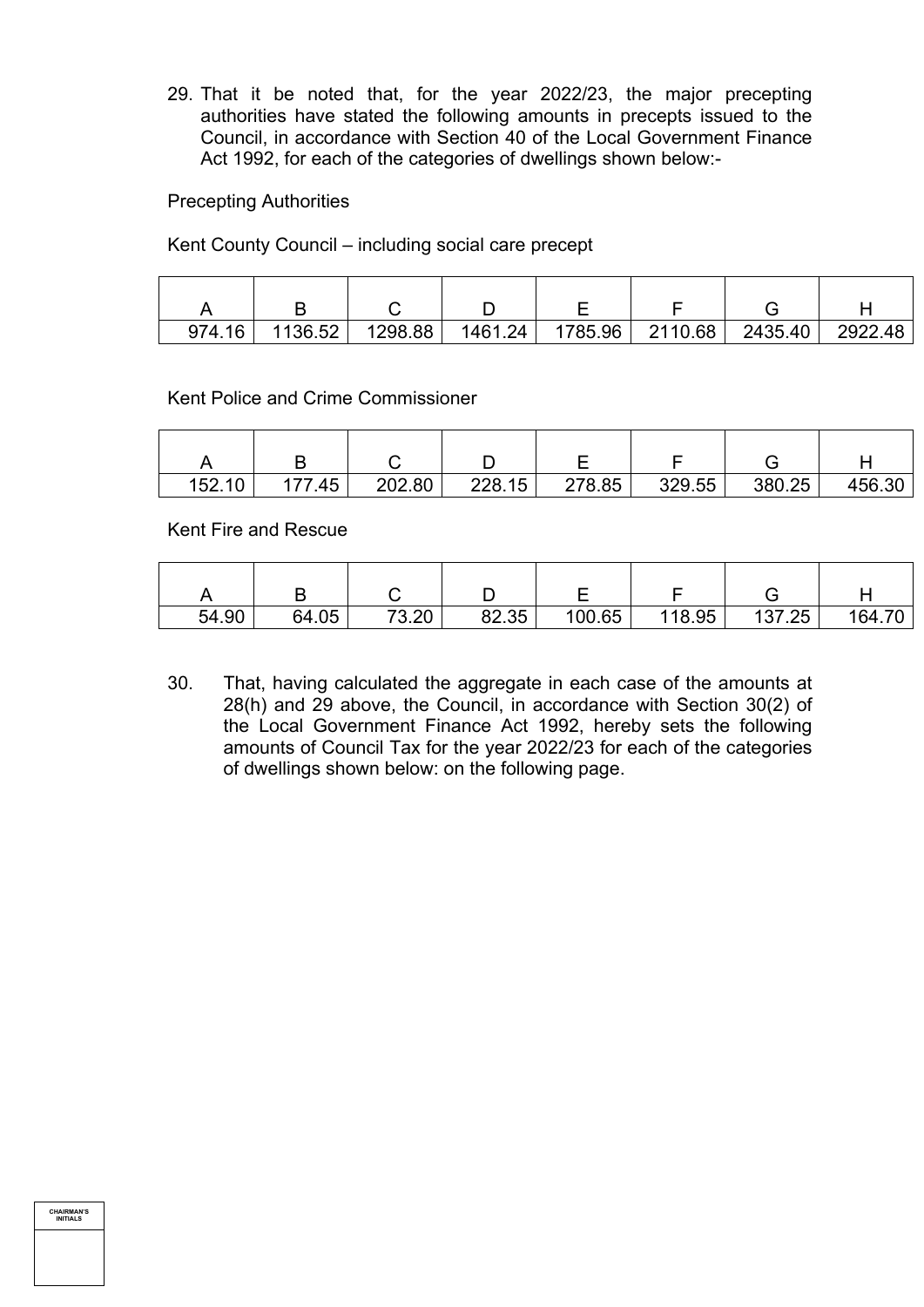# MONDAY 28 FEBRUARY 2022

## Bean Parish

| 1,326.31 |  | 1,547.37   1,768.42   1,989.47   2,431.57   2,873.68   3,315.78   3,978.94 |  |  |
|----------|--|----------------------------------------------------------------------------|--|--|

### Darenth Parish

|  |  | $1,342.18$   $1,565.88$   $1,789.57$   $2,013.27$   $2,460.66$   $2,908.06$   $3,355.45$   $4,026.54$ |  |  |
|--|--|-------------------------------------------------------------------------------------------------------|--|--|

# Longfield and New Barn Parish

| 1,320.59 | $\mid$ 1,540.69 $\mid$ 1,760.79 $\mid$ | $\mid$ 1,980.89 $\mid$ 2,421.09 $\mid$ 2,861.29 $\mid$ 3,301.48 $\mid$ 3,961.78 |  |  |
|----------|----------------------------------------|---------------------------------------------------------------------------------|--|--|

### Southfleet Parish

|  | 1,311.25   1,529.79   1,748.33   1,966.87   2,403.95   2,841.03   3,278.12   3,933.74 |  |  |  |
|--|---------------------------------------------------------------------------------------|--|--|--|

#### Stone Parish

|  |  | $1,375.07$   $1,604.24$   $1,833.42$   $2,062.60$   $2,520.96$   $2,979.31$   $3,437.67$   $4,125.20$ |  |  |
|--|--|-------------------------------------------------------------------------------------------------------|--|--|

## Sutton-at-Hone and Hawley Parish

|  |  | $1,350.40$   $1,575.47$   $1,800.53$   $2,025.60$   $2,475.73$   $2,925.87$   $3,376.00$   $4,051.20$ |  |  |
|--|--|-------------------------------------------------------------------------------------------------------|--|--|

# Swanscombe and GreenhitheTown

| _1,365.05   1,592.56   1,820.07   2,047.58   2,502.60   2,957.62   3,412.63   4,095.16 |  |  |  |
|----------------------------------------------------------------------------------------|--|--|--|

## Wilmington Parish

|  |  | 1,323.53   1,544.11   1,764.70   1,985.29   2,426.47   2,867.64   3,308.82   3,970.58 |  |  |
|--|--|---------------------------------------------------------------------------------------|--|--|